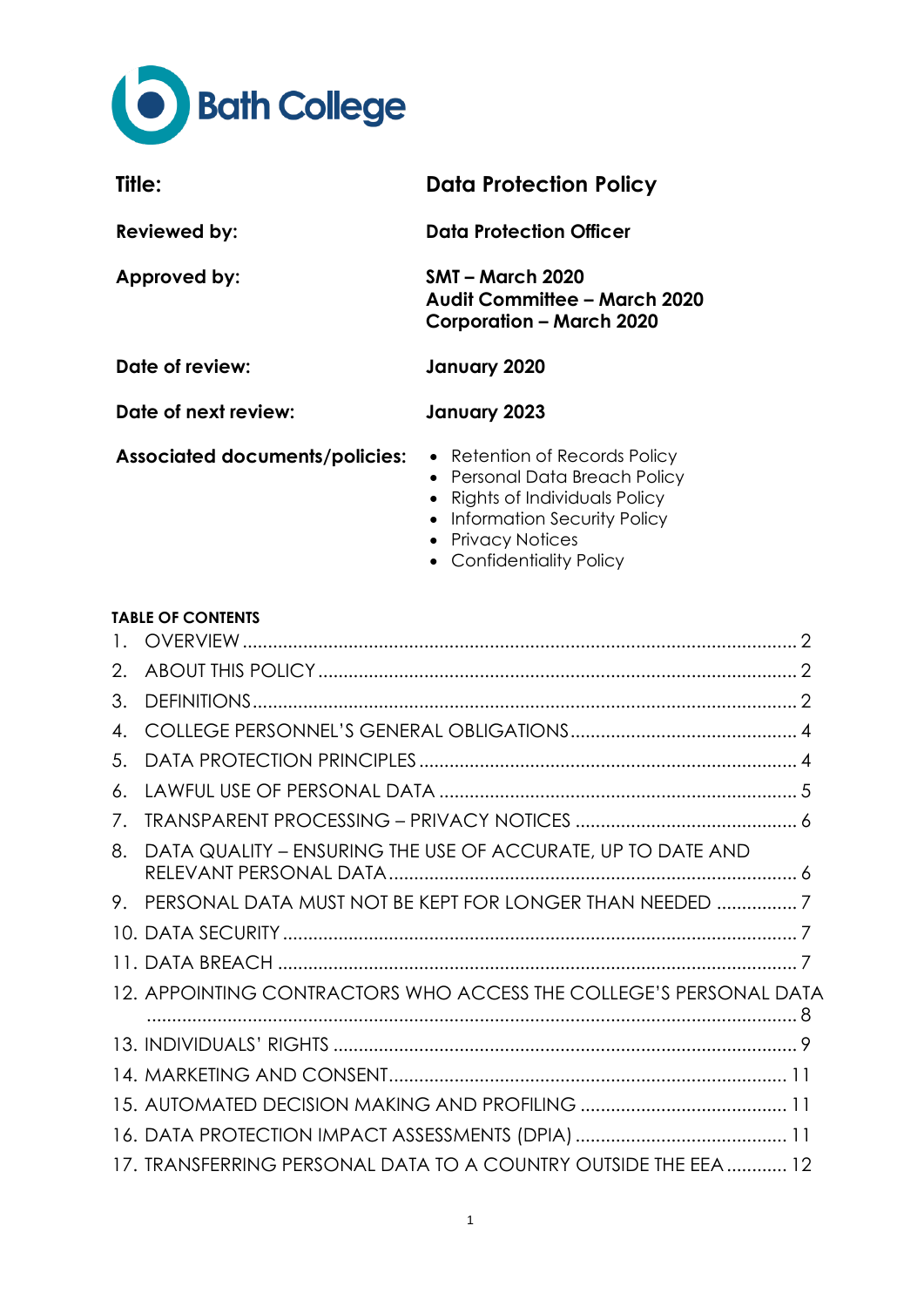## <span id="page-1-0"></span>**1. OVERVIEW**

- 1.1 The College's reputation and future growth are dependent on the way the College manages and protects Personal Data. Protecting the confidentiality and integrity of Personal Data is a key responsibility of everyone within the College.
- 1.2 As an organisation that collects, uses and stores Personal Data about its employees, suppliers (sole traders, partnerships or individuals within companies), students, prospective students, alumni, governors, parents, visitors, and representatives of local employers and other businesses the College recognises that having controls around the collection, use, retention and destruction of Personal Data is important in order to comply with the College's obligations under Data Protection Laws and in particular its obligations under Article 5 of GDPR.
- 1.3 The College has implemented this Data Protection Policy to ensure all College Personnel are aware of what they must do to ensure the correct and lawful treatment of Personal Data. This will maintain confidence in the College and will provide for a successful working and learning environment for all.
- 1.4 College Personnel will receive a copy of this Policy when they start and will be informed when there are major revisions of this Policy. This Policy does not form part of any member of the College Personnel's contract of employment and the College reserves the right to change this Policy at any time. All members of College Personnel are obliged to comply with this Policy at all times.
- 1.5 If you have any queries concerning this Policy, please contact our Data Protection Officer, who is responsible for ensuring the College's compliance with this Policy.

# <span id="page-1-1"></span>**2. ABOUT THIS POLICY**

- 2.1 This Policy (and the other policies and documents referred to in it) sets out the basis on which the College will collect and use Personal Data either where the College collects it from individuals itself, or where it is provided to the College by third parties. It also sets out rules on how the College collects, uses, transfers and stores Personal Data.
- 2.2 It applies to all Personal Data stored electronically, in paper form, or otherwise.
- 2.3 The Corporation is responsible for approving the policy framework and for monitoring that it is effective in achieving compliance with data protection legislation.
- 2.4 The Principal & Chief Executive is responsible for ensuring that the supporting procedures and guidance are in place and that the policy is implemented throughout the organisation to ensure the College is compliant with data protection legislation.

## <span id="page-1-2"></span>**3. DEFINITIONS**

- 3.1. **College** Bath College.
- 3.2. **College Personnel** Any College employee, worker or contractor who accesses any of the College's Personal Data and will include employees,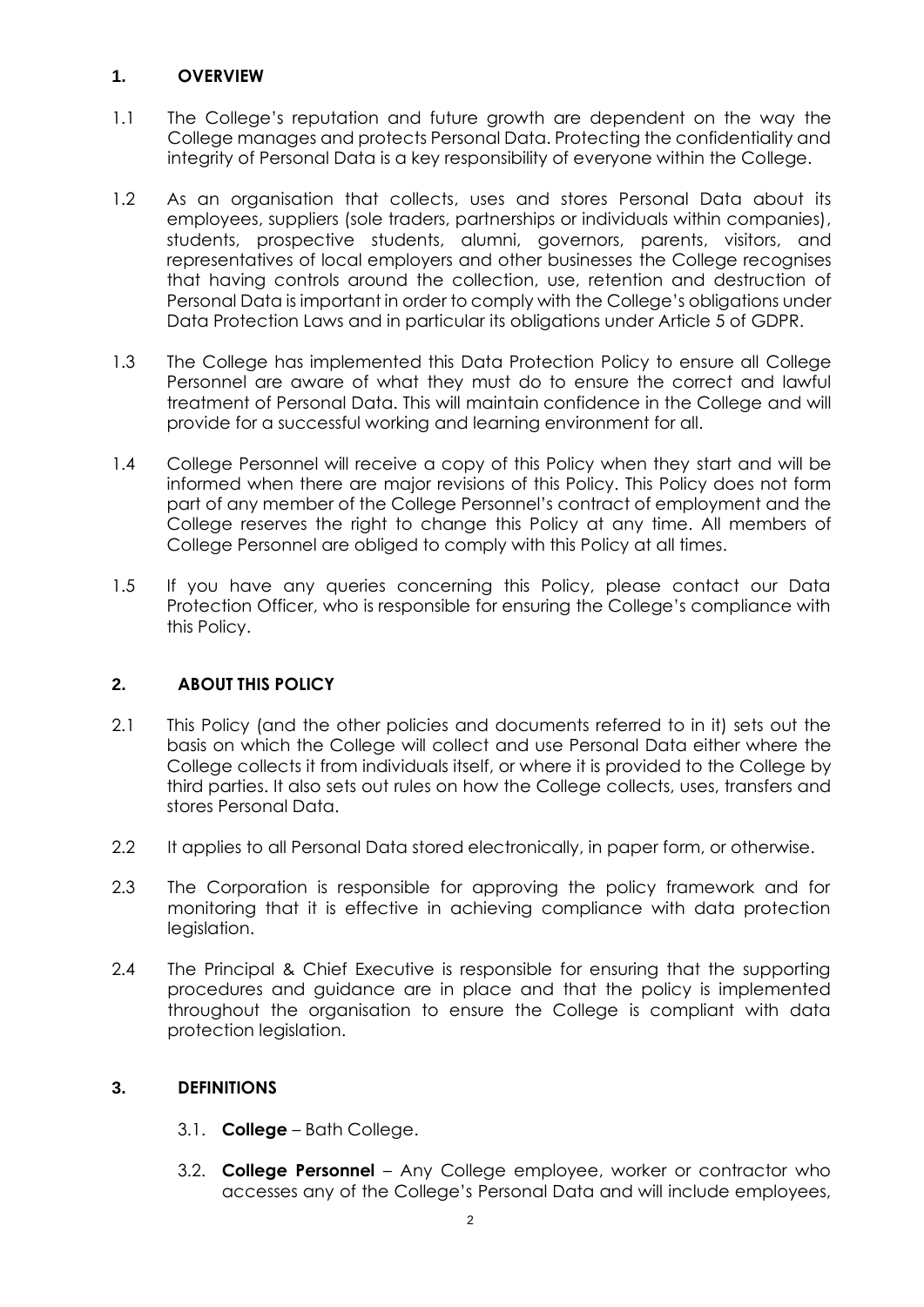consultants, contractors, and temporary personnel hired to work on behalf of the College.

3.3. **Controller** – Any entity (e.g. company, organisation or person) that makes its own decisions about how it is going to collect and use Personal Data.

A common misconception is that individuals within organisations are the Controllers. This is not the case; it is the organisation itself which is the **Controller** 

- 3.4. **Data Protection Laws**  The General Data Protection Regulation (Regulation (EU) 2016/679) and all applicable laws relating to the collection and use of Personal Data and privacy and any applicable codes of practice issued by a regulator including in the UK, the Data Protection Act 2018.
- 3.5. **Data Protection Officer –** Our current designated Data Protection Officer (DPO) is John Newton, Deputy Principal, and can be contacted at: telephone: 01225328733 or e-mail [dataprotection@bathcollege.ac.uk.](mailto:dataprotection@bathcollege.ac.uk)
- 3.6. **EEA** Austria, Belgium, Bulgaria, Croatia, Republic of Cyprus, Czech Republic, Denmark, Estonia, Finland, France, Germany, Greece, Hungary, Iceland, Ireland, Italy, Latvia, Liechtenstein, Lithuania, Luxembourg, Malta, Netherlands, Norway, Poland, Portugal, Romania, Slovakia, Slovenia, Spain, Sweden and the UK.
- 3.7. **ICO**  the Information Commissioner's Office, the UK's data protection regulator.
- 3.8. **Individuals** Living individuals who can be identified, *directly or indirectly*, from information that the College has. For example, an individual could be identified directly by name, or indirectly by gender, job role and office location if you can use this information to work out who they are. Individuals include employees, students, parents, visitors and potential students. Individuals also include partnerships and sole traders.
- 3.9. **Personal Data** Any information about an Individual (see definition above) which identifies them or allows them to be identified in conjunction with other information that is held. It includes information of this type, even if used in a business context.

Personal data is defined broadly and covers things such as name, address, email address (including in a business context, email addresses of Individuals in companies such as firstname.surname@organisation.com), IP address and also more sensitive types of data such as trade union membership, genetic data and religious beliefs. These more sensitive types of data are called "Special Categories of Personal Data" and are defined below. Special Categories of Personal Data are given extra protection by Data Protection Laws.

3.10. **Processor** – Any entity (e.g. company, organisation or person) which accesses or uses Personal Data on the instruction of a Controller.

A Processor is a third party that processes Personal Data on behalf of a Controller. This is usually as a result of the outsourcing of a service by the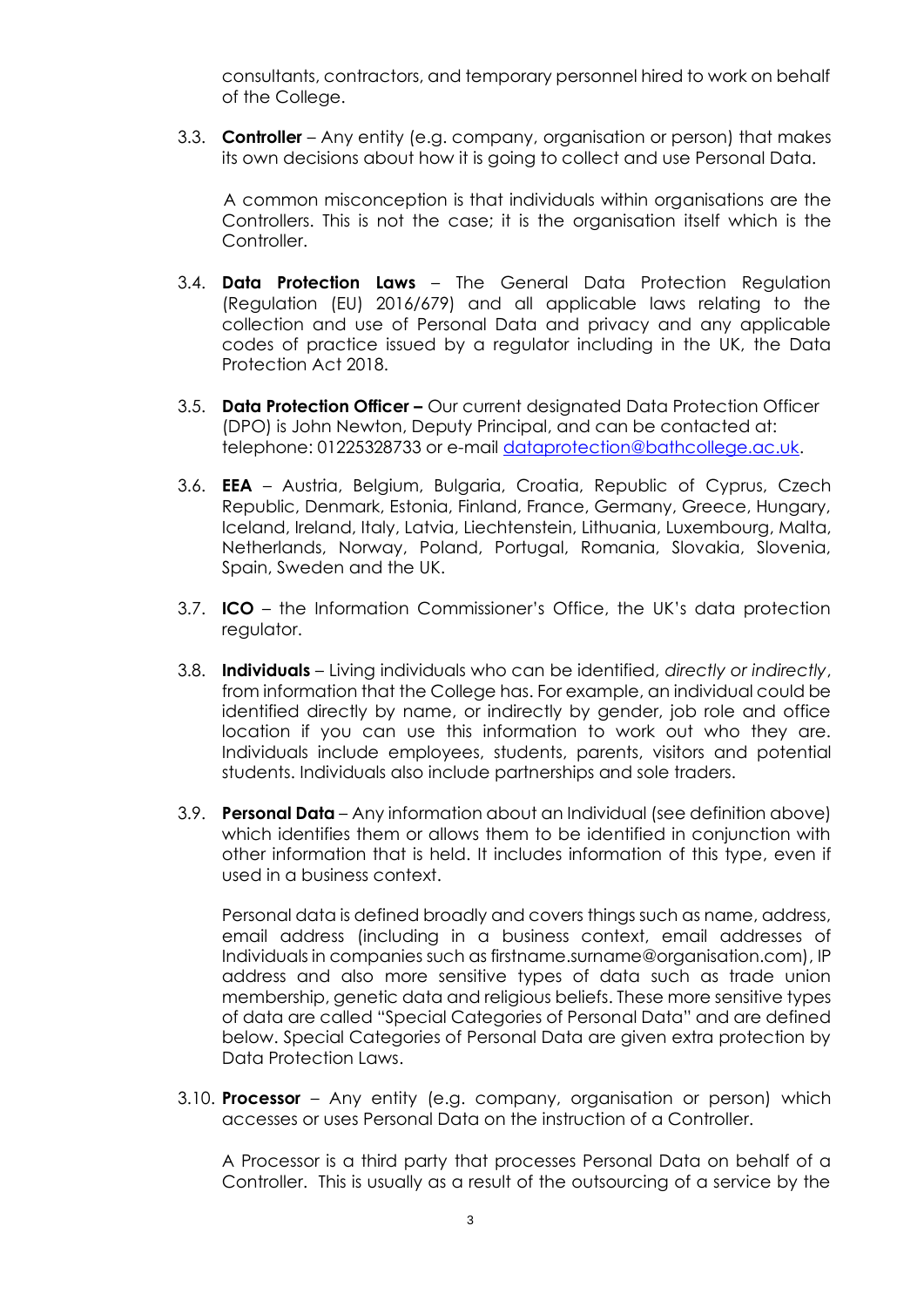Controller or the provision of services by the Processor which involve access to or use of Personal Data. Examples include: where software support for a system, which contains Personal Data, is provided by someone outside the business.

3.11. **Special Categories of Personal Data** – Personal Data that reveals a person's racial or ethnic origin, political opinions, religious or philosophical beliefs, trade union membership, genetic data (i.e. information about their inherited or acquired genetic characteristics), biometric data (i.e. information about their physical, physiological or behavioural characteristics such as facial images and fingerprints), physical or mental health, sexual life or sexual orientation and criminal record. Special Categories of Personal Data are subject to additional controls in comparison to ordinary Personal Data.

#### <span id="page-3-0"></span>**4. COLLEGE PERSONNEL'S GENERAL OBLIGATIONS**

- 4.1. All College Personnel must comply with this policy.
- 4.2. College Personnel must ensure that they keep confidential all Personal Data that they collect, store, use and come into contact with during the performance of their duties.
- 4.3. College Personnel must not release or disclose any Personal Data:
	- 4.3.1. outside the College; or
	- 4.3.2. inside the college to College Personnel not authorised to access the Personal Data,

without specific authorisation from their manager or the DPO; this includes by phone calls or in emails.

4.4. College Personnel must take all steps to ensure there is no unauthorised access to Personal Data whether by other College Personnel who are not authorised to see such Personal Data or by people outside the College.

#### <span id="page-3-1"></span>**5. DATA PROTECTION PRINCIPLES**

- 5.1. When using Personal Data, Data Protection Laws require that the College complies with the following principles. These principles require Personal Data to be:
	- 5.1.1. processed lawfully, fairly and in a transparent manner;
	- 5.1.2. collected for specified, explicit and legitimate purposes and not further processed in a manner that is incompatible with those purposes;
	- 5.1.3. adequate, relevant and limited to what is necessary for the purposes for which it is being processed;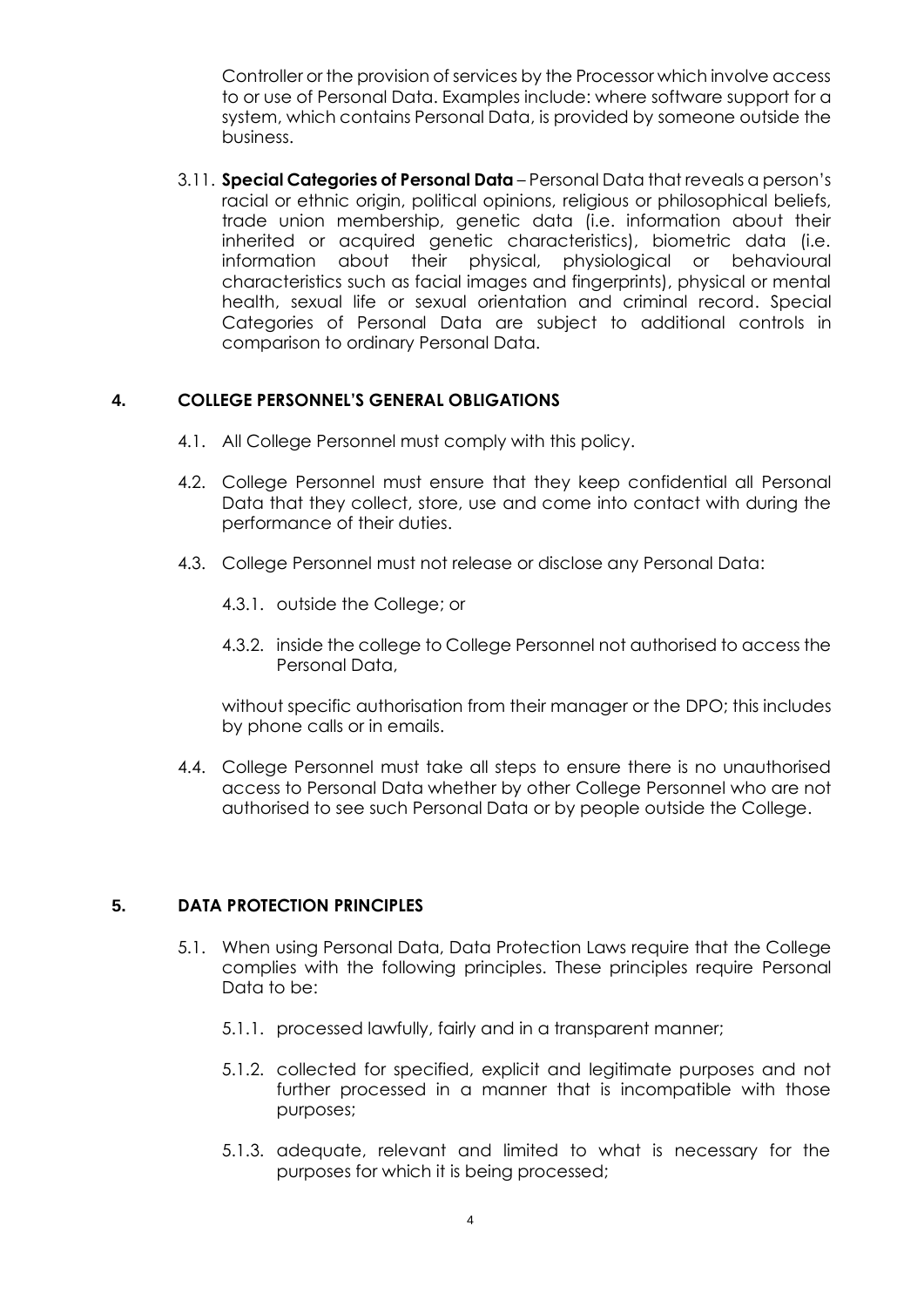- 5.1.4. accurate and kept up to date, meaning that every reasonable step must be taken to ensure that Personal Data that is inaccurate is erased or rectified as soon as possible;
- 5.1.5. kept for no longer than is necessary for the purposes for which it is being processed; and
- 5.1.6. processed in a manner that ensures appropriate security of the Personal Data, including protection against unauthorised or unlawful processing and against accidental loss, destruction or damage, using appropriate technical or organisational measures.
- 5.2. In addition to complying with the above requirements the College also has to demonstrate in writing that it complies with them. The College has a number of policies and procedures in place, including this Policy and the documentation referred to in it, to ensure that the College can demonstrate its compliance.

## <span id="page-4-1"></span><span id="page-4-0"></span>**6. LAWFUL USE OF PERSONAL DATA**

- 6.1. In order to collect and/or use Personal Data lawfully the College needs to be able to show that its use meets one of a number of legal grounds. Bath College has determined that the lawful basis for processing personal data is predominantly public task – the processing is necessary for Bath College to perform its official public functions. This applies to most aspects of the learners' College journey, including applications, enrolments, English and Maths monitoring, exam access arrangements, training delivered through subcontractors, borrowing library resources and other equipment, providing services to clients and guests as an educational establishment (for example in hair and beauty) and using IT services. Additionally, public task is the lawful basis for processing activities relating to the infrastructure that enables it to perform its official duties, for example in Human Resources, Finance, Safeguarding and with regard to Governors.
- 6.2. Some processing activities are based on consent. This includes marketing, retaining contact with prospective learners and alumni, networks, placing orders for students, learner satisfaction surveys and counselling.
- 6.3. The College undertakes processing activities for staff development on the basis of contract and undertakes marketing activities with current students and external suppliers on the basis of legitimate interests.
- 6.4. In addition, when the College collects and/or uses Special Categories of Personal Data, the College has to show that one of a number of additional conditions is met. Bath College processes special category data for a number of reasons. This includes as part of providing support to SEND learners, ensuring appropriate treatments to Hair and Beauty clients, as part of the application process for Care and Teacher Training students and where necessary for Sport. This is on the basis of explicit consent. Special category data about staff and students is collected and analysed for the purposes of monitoring equality of opportunity.
- 6.5. Criminal offence data is processed by the College by official authority and employment law, the College being exempt from the Rehabilitation of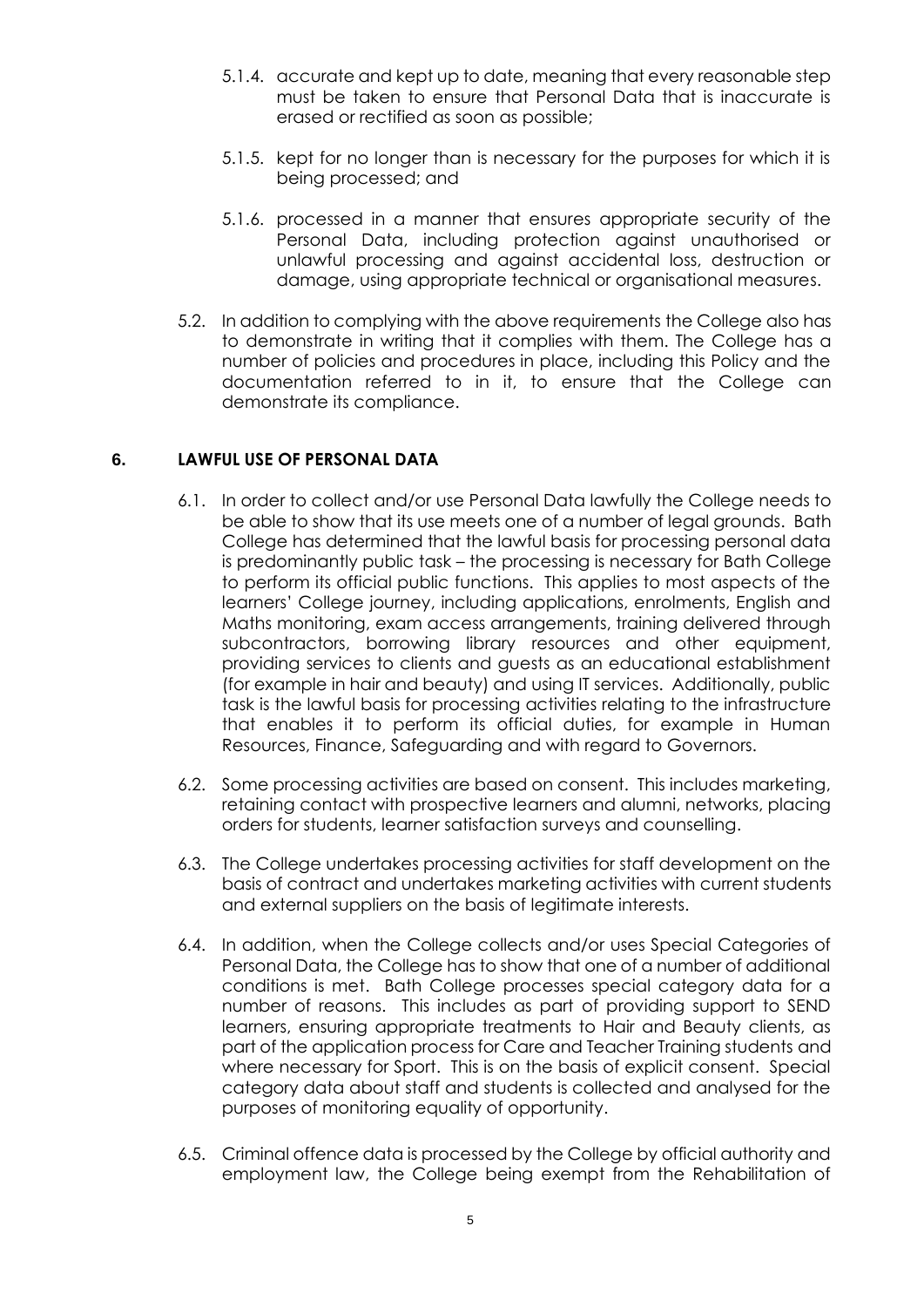Offenders Act (1974). Criminal offence data is processed for job applicants, staff and some students.

- 6.6. The College sets out the legal grounds for processing data in the privacy notices on its website and in the enrolment form for students.
- 6.7. The College has carefully assessed how it uses Personal Data and how it complies with the obligations set out in paragraphs [6.1](#page-4-1) to **Error! Reference source not found.**5. If the College changes how it uses Personal Data, the College needs to update this record and may also need to notify Individuals about the change. If College Personnel therefore intend to change how they use Personal Data at any point they must notify the DPO who will decide whether their intended use requires amendments to be made and any other controls which need to apply.

### <span id="page-5-0"></span>**7. TRANSPARENT PROCESSING – PRIVACY NOTICES**

- 7.1. Where the College collects Personal Data directly from Individuals, the College will inform them about how the College uses their Personal Data. This is in a privacy notice. The College has adopted a number of privacy notices, including the following: Staff, Governors, Contractors, Job Applicants and Students.
- 7.2. If the College changes how it uses Personal Data, the College may need to notify Individuals about the change. If College Personnel therefore intend to change how they use Personal Data, please notify the DPO who will decide whether the College Personnel's intended use requires amendments to be made to the privacy notices and any other controls which need to apply.

#### <span id="page-5-1"></span>**8. DATA QUALITY – ENSURING THE USE OF ACCURATE, UP TO DATE AND RELEVANT PERSONAL DATA**

- 8.1. Data Protection Laws require that the College only collects and processes Personal Data to the extent that it is required for the specific purpose(s) notified to the Individual in a privacy notice (see paragraph [7](#page-5-0) above) and as set out in the College's record of how it uses Personal Data. The College is also required to ensure that the Personal Data the College holds is accurate and kept up to date.
- 8.2. All College Personnel that collect and record Personal Data shall ensure that the Personal Data is recorded accurately, is kept up to date and shall also ensure that they limit the collection and recording of Personal Data to that which is adequate, relevant and limited to what is necessary in relation to the purpose for which it is collected and used.
- 8.3. All College Personnel that obtain Personal Data from sources outside the College shall take reasonable steps to ensure that the Personal Data is recorded accurately, is up to date and limited to that which is adequate, relevant and limited to what is necessary in relation to the purpose for which it is collected and used. This does not require College Personnel to independently check the Personal Data obtained.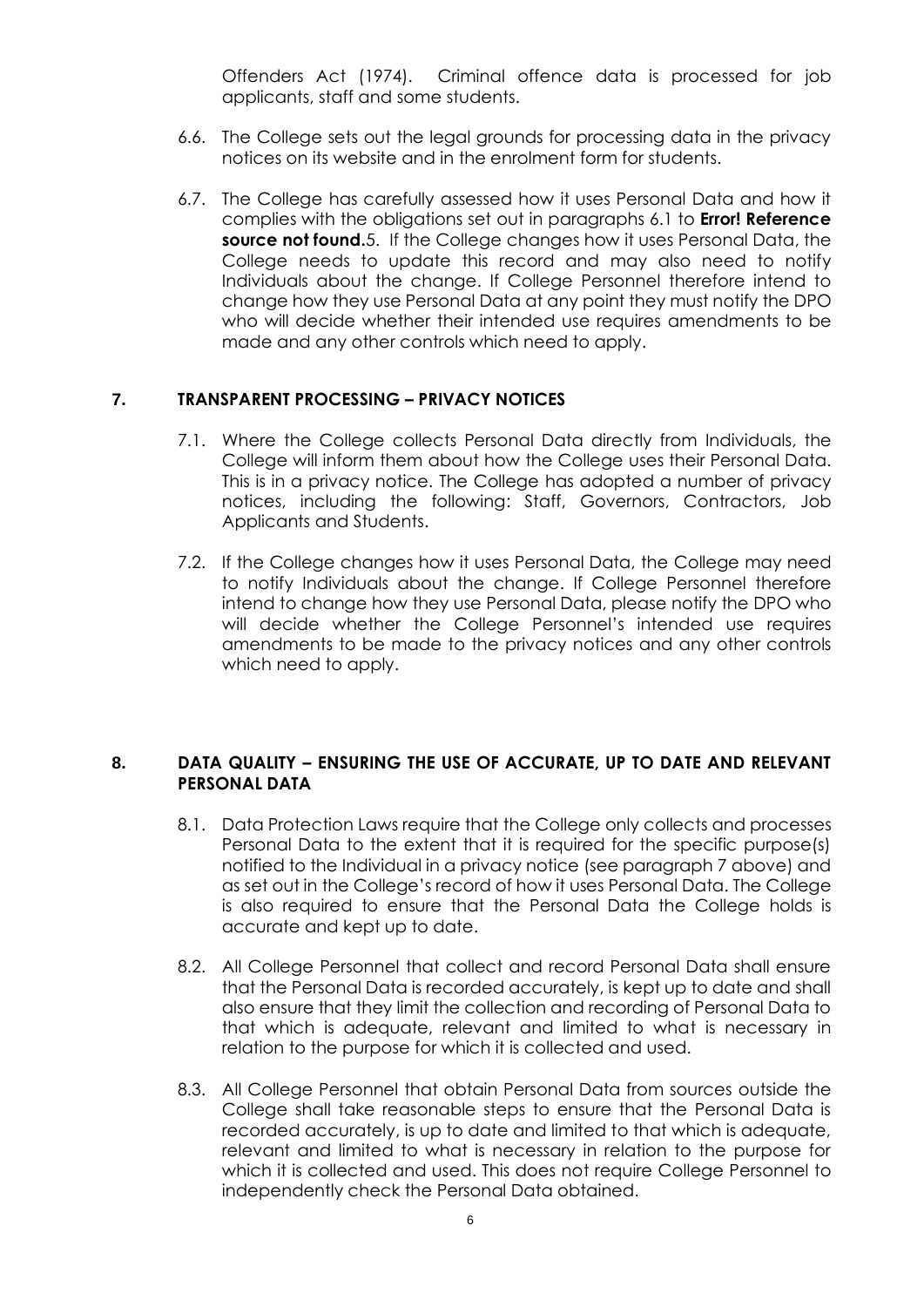- 8.4. In order to maintain the quality of Personal Data, all College Personnel that access Personal Data shall ensure that they review, maintain and update it to ensure that it remains accurate, up to date, adequate, relevant and limited to what is necessary in relation to the purpose for which it is collected and used. This does not apply to Personal Data which the College must keep in its original form (e.g. for legal reasons or that which is relevant to an investigation).
- 8.5. The College recognises the importance of ensuring that Personal Data is amended, rectified, erased or its use restricted where this is appropriate under Data Protection Laws. The College has a Rights of Individuals Policy and a Rights of Individuals Procedure which set out how the College responds to requests relating to these issues. Any request from an individual for the amendment, rectification, erasure or restriction of the use of their Personal Data should be dealt with in accordance with those documents.

## <span id="page-6-0"></span>**9. PERSONAL DATA MUST NOT BE KEPT FOR LONGER THAN NEEDED**

- 9.1. Data Protection Laws require that the College does not keep Personal Data longer than is necessary for the purpose or purposes for which the College collected it.
- 9.2. The College has assessed the types of Personal Data that it holds and the purposes it uses it for and has set retention periods for the different types of Personal Data processed by the College, the reasons for those retention periods and how the College securely deletes Personal Data at the end of those periods. These are set out in the Retention of Records Policy.
- 9.3. If College Personnel feel that a particular item of Personal Data needs to be kept for more or less time than the retention period set out in the Retention of Records Policy, for example because there is a requirement of law, or if College Personnel have any questions about this Policy or the College's Personal Data retention practices, they should contact the DPO for guidance.
- 9.4. At the end of the retention period Personal data will be disposed of securely.

## <span id="page-6-1"></span>**10. DATA SECURITY**

10.1. The College takes information security very seriously and the College has security measures against unlawful or unauthorised processing of Personal Data and against the accidental loss of, or damage to, Personal Data. The College has in place procedures and technologies to maintain the security of all Personal Data from the point of collection to the point of destruction.

## <span id="page-6-2"></span>**11. DATA BREACH**

11.1. Whilst the College takes information security very seriously, unfortunately, it is possible that a security breach could happen which may result in the unauthorised loss of, access to, deletion of or alteration of Personal Data.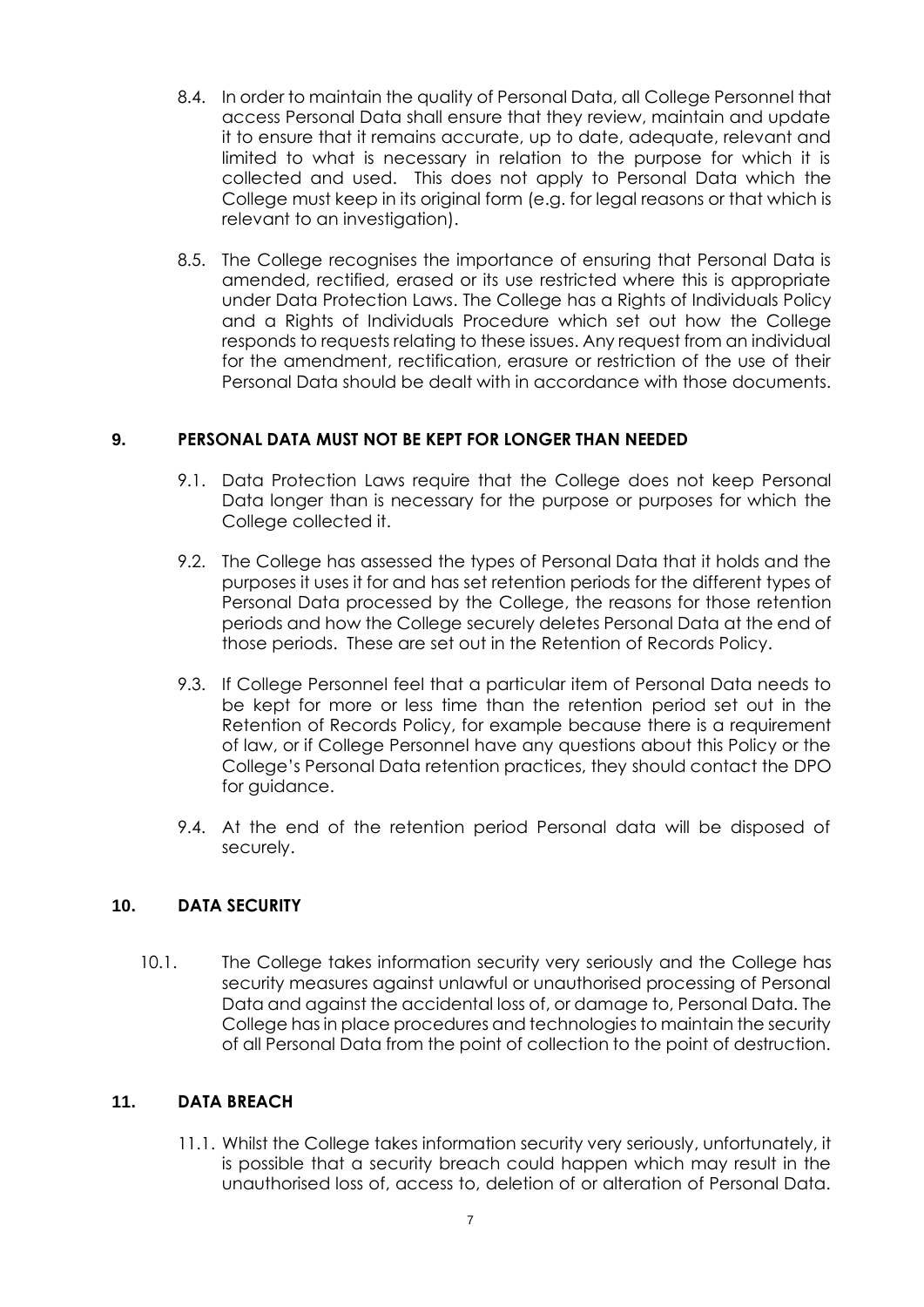If this happens there will be a Personal Data breach and College Personnel must comply with the College's Personal Data Breach Notification Policy. Paragraphs [11.2](#page-7-1) and [11.3](#page-7-2) show examples of what can be a Personal Data breach. There are important obligations with which College Personnel need to comply with in the event of Personal Data breaches.

- <span id="page-7-1"></span>11.2. Personal Data breach is defined very broadly and is effectively any failure to keep Personal Data secure, which leads to the accidental or unlawful loss (including loss of access to), destruction, alteration or unauthorised disclosure of Personal Data. Whilst most Personal Data breaches happen as a result of action taken by a third party, they can also occur as a result of something someone internal does.
- <span id="page-7-2"></span>11.3. There are three main types of Personal Data breach which are as follows:
	- 11.3.1. **Confidentiality breach** where there is an unauthorised or accidental disclosure of, or access to, Personal Data e.g. hacking, accessing internal systems that a College Personnel is not authorised to access, accessing Personal Data stored on a lost laptop, phone or other device, people "blagging" access to Personal Data they have no right to access, putting the wrong letter in the wrong envelope, sending an email to the wrong student, or disclosing information over the phone to the wrong person;
	- 11.3.2. **Availability breach** where there is an accidental or unauthorised loss of access to, or destruction of, Personal Data e.g. loss of a memory stick, laptop or device, denial of service attack, infection of systems by ransom ware, deleting Personal Data in error, loss of access to Personal Data stored on systems, inability to restore access to Personal Data from back up, or loss of an encryption key; and
	- 11.3.3. **Integrity breach** where there is an unauthorised or accidental alteration of Personal Data.

## <span id="page-7-0"></span>**12. APPOINTING CONTRACTORS WHO ACCESS THE COLLEGE'S PERSONAL DATA**

- 12.1. If the College appoints a contractor who is a Processor of the College's Personal Data, Data Protection Laws require that the College only appoints them where the College has carried out sufficient due diligence and only where the College has appropriate contracts in place.
- 12.2. One requirement of GDPR is that a Controller must only use Processors who meet the requirements of the GDPR and protect the rights of individuals. This means that data protection due diligence should be undertaken on both new and existing suppliers. Once a Processor is appointed they should be audited periodically to ensure that they are meeting the requirements of their contract in relation to Data Protection.
- 12.3. Any contract where an organisation appoints a Processor must be in writing.
- 12.4. A Processor is considered as having been appointed where someone is engaged to perform a service and as part of that they may get access to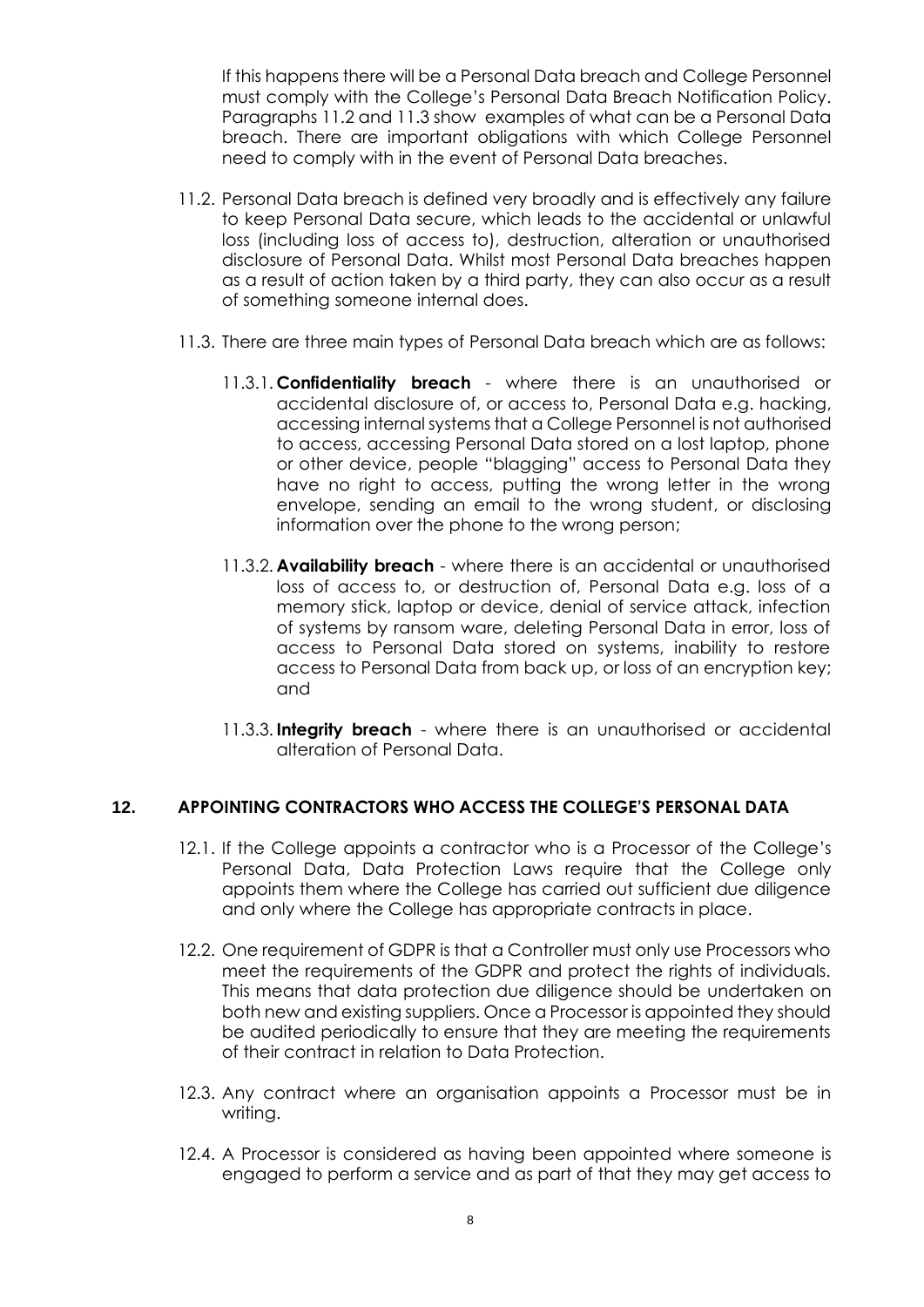College Personal Data. Where a Processor is appointed the College, , as Controller, remain responsible for what happens to the Personal Data.

- 12.5. GDPR requires the contract with a Processor to contain the following obligations as a minimum:
	- 12.5.1. to only act on the written instructions of the Controller;
	- 12.5.2. to not export Personal Data without the Controller's instruction;
	- 12.5.3. to ensure staff are subject to confidentiality obligations;
	- 12.5.4. to take appropriate security measures;
	- 12.5.5. to only engage sub-processors with the prior consent (specific or general) of the Controller and under a written contract;
	- 12.5.6. to keep the Personal Data secure and assist the Controller to do so;
	- 12.5.7. to assist with the notification of Data Breaches and Data Protection Impact Assessments;
	- 12.5.8. to assist with subject access/individuals rights;
	- 12.5.9. to delete/return all Personal Data as requested at the end of the contract;
	- 12.5.10. to submit to audits and provide information about the processing; and
	- 12.5.11. to tell the Controller if any instruction is in breach of the GDPR or other EU or member state data protection law.
- 12.6. In addition, the contract should set out:
	- 12.6.1. The subject-matter and duration of the processing;
	- 12.6.2. the nature and purpose of the processing;
	- 12.6.3. the type of Personal Data and categories of individuals; and
	- 12.6.4. the obligations and rights of the Controller.

#### <span id="page-8-0"></span>**13. INDIVIDUALS' RIGHTS**

- 13.1. GDPR gives individuals more control about how their data is collected and stored and what is done with it. Some existing rights of individuals have been expanded upon and some new rights have been introduced.
- 13.2. The different types of rights of individuals are reflected below:

#### 13.3. **Subject Access Requests**

13.3.1. Individuals have the right under the GDPR to ask the College to confirm what Personal Data they hold in relation to them and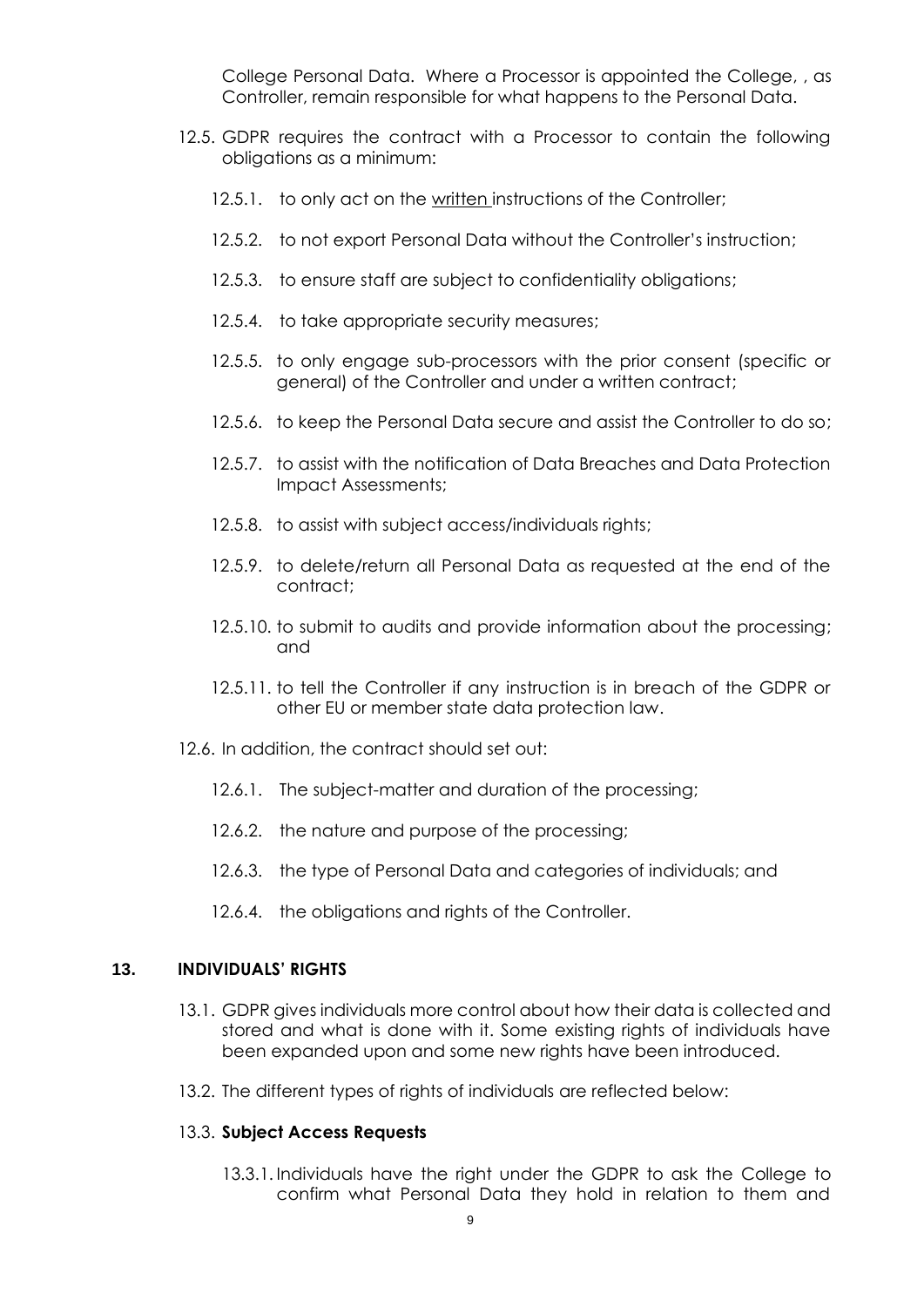provide them with the data. The timescale for providing it is one calendar month from the date of receipt of the request, (with a possible extension if it is a complex request).

13.3.2. Subject Access Requests are often made in the context of a dispute. However, all Subject Access Requests must be handled appropriately to avoid a complaint being made to the ICO.

#### 13.4. **Right of Erasure (Right to be Forgotten)**

- 13.4.1. This is a limited right for individuals to request the erasure of Personal Data concerning them where:
	- 13.4.1.1. the use of the Personal Data is no longer necessary;
	- 13.4.1.2. their consent is withdrawn and there is no other legal ground for the processing;
	- 13.4.1.3. the individual objects to the processing and there are no overriding legitimate grounds for the processing;
	- 13.4.1.4. the Personal Data has been unlawfully processed; and
	- 13.4.1.5. the Personal Data has to be erased for compliance with a legal obligation.
- 13.4.2. In a marketing context, where Personal Data is collected and processed for direct marketing purposes, the individual has a right to object to processing at any time. Where the individual objects, the Personal Data must not be processed for such purposes.

#### 13.5. **Right of Data Portability**

- 13.5.1. An individual has the right to request that data concerning them is provided to them in a structured, commonly used and machine readable format where:
	- 13.5.1.1. the processing is based on consent or on a contract;
- and
- 13.5.1.2. the processing is carried out by automated means
- 13.5.2. This right isn't the same as subject access and is intended to give individuals a subset of their data.

#### 13.6. **The Right of Rectification and Restriction**

- 13.6.1. Individuals are also given the right to request that any Personal Data is rectified if inaccurate and to have use of their Personal Data restricted to particular purposes in certain circumstances.
- 13.7. The College will use all Personal Data in accordance with the rights given to Individuals' under Data Protection Laws, and will ensure that it allows Individuals to exercise their rights in accordance with the College's Rights of Individuals Policy and Rights of Individuals Procedure. These documents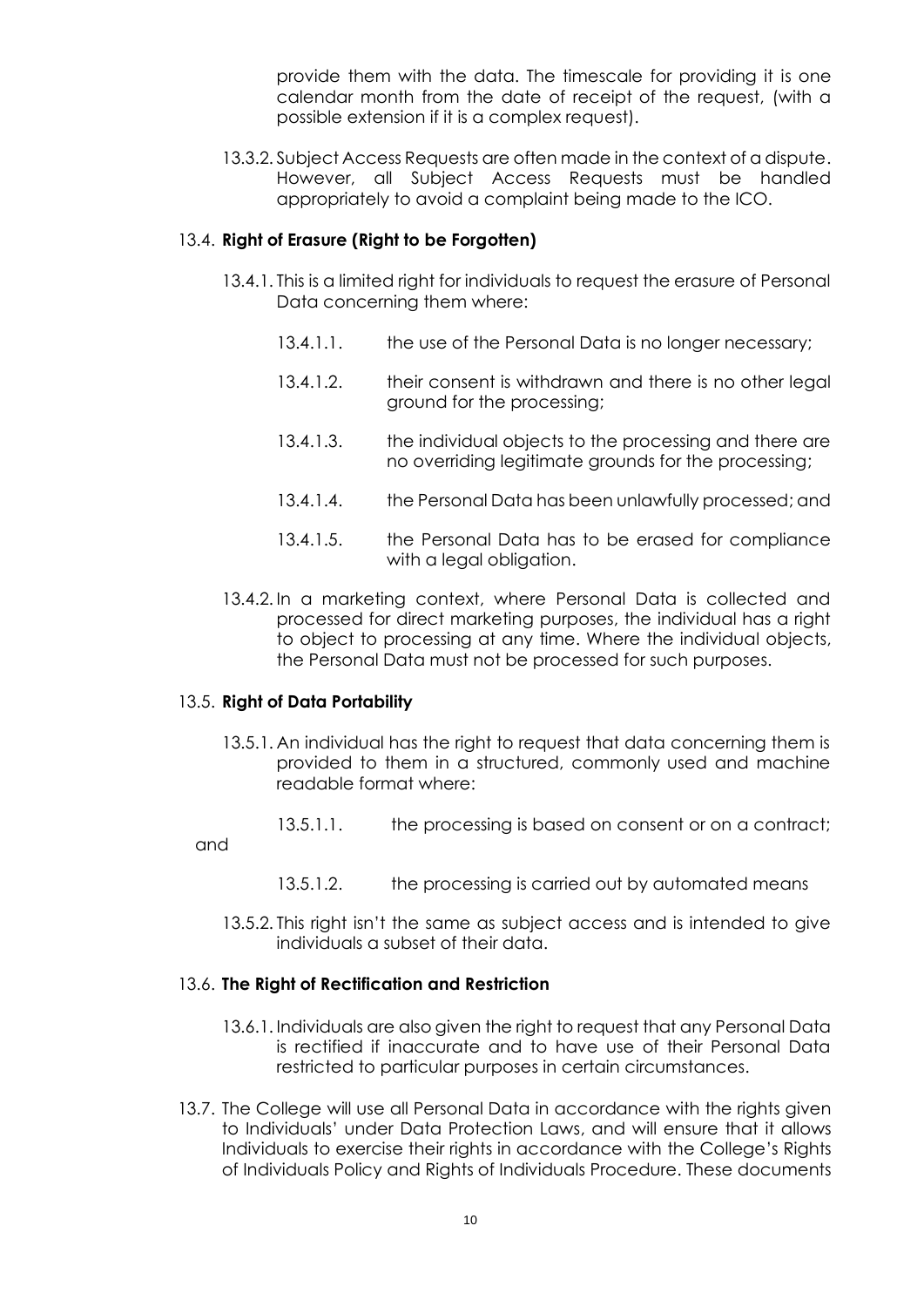contain important obligations which College Personnel need to comply with in relation to the rights of Individuals over their Personal Data.

#### <span id="page-10-0"></span>**14. MARKETING AND CONSENT**

- 14.1. The College will sometimes contact Individuals to send them marketing or to promote the College. Where the College carries out any marketing, Data Protection Laws require that this is only done in a legally compliant manner.
- 14.2. Marketing consists of any advertising or marketing communication that is directed to particular individuals
- 14.3. Privacy and Electronic Communications Regulations (PECR) sit alongside data protection. PECR apply to direct marketing i.e. a communication directed to particular individuals and covers any advertising/marketing material. It applies to electronic communication i.e. calls, emails, texts, faxes. PECR rules apply even if you are not processing any personal data
- 14.4. Consent is central to electronic marketing.

#### <span id="page-10-1"></span>**15. AUTOMATED DECISION MAKING AND PROFILING**

15.1. Under Data Protection Laws there are controls around profiling and automated decision making in relation to Individuals.

**Automated Decision Making** happens where the College makes a decision about an Individual solely by automated means without any human involvement and the decision has legal or other significant effects; and

**Profiling** happens where the College automatically uses Personal Data to evaluate certain things about an Individual.

- 15.2. Any Automated Decision Making or Profiling which the College carries out can only be done once the College is confident that it is complying with Data Protection Laws. If College Personnel therefore wish to carry out any Automated Decision Making or Profiling College Personnel must inform the DPO.
- 15.3. College Personnel must not carry out Automated Decision Making or Profiling without the approval of the DPO.
- 15.4. The College does not carry out Automated Decision Making or Profiling in relation to its employees.

## <span id="page-10-2"></span>**16. DATA PROTECTION IMPACT ASSESSMENTS (DPIA)**

16.1. The GDPR introduce a new requirement to carry out a risk assessment in relation to the use of Personal Data for a new service, product or process. This must be done prior to the processing via a Data Protection Impact Assessment (**"DPIA"**). A DPIA should be started as early as practical in the design of processing operations. A DPIA is an assessment of issues affecting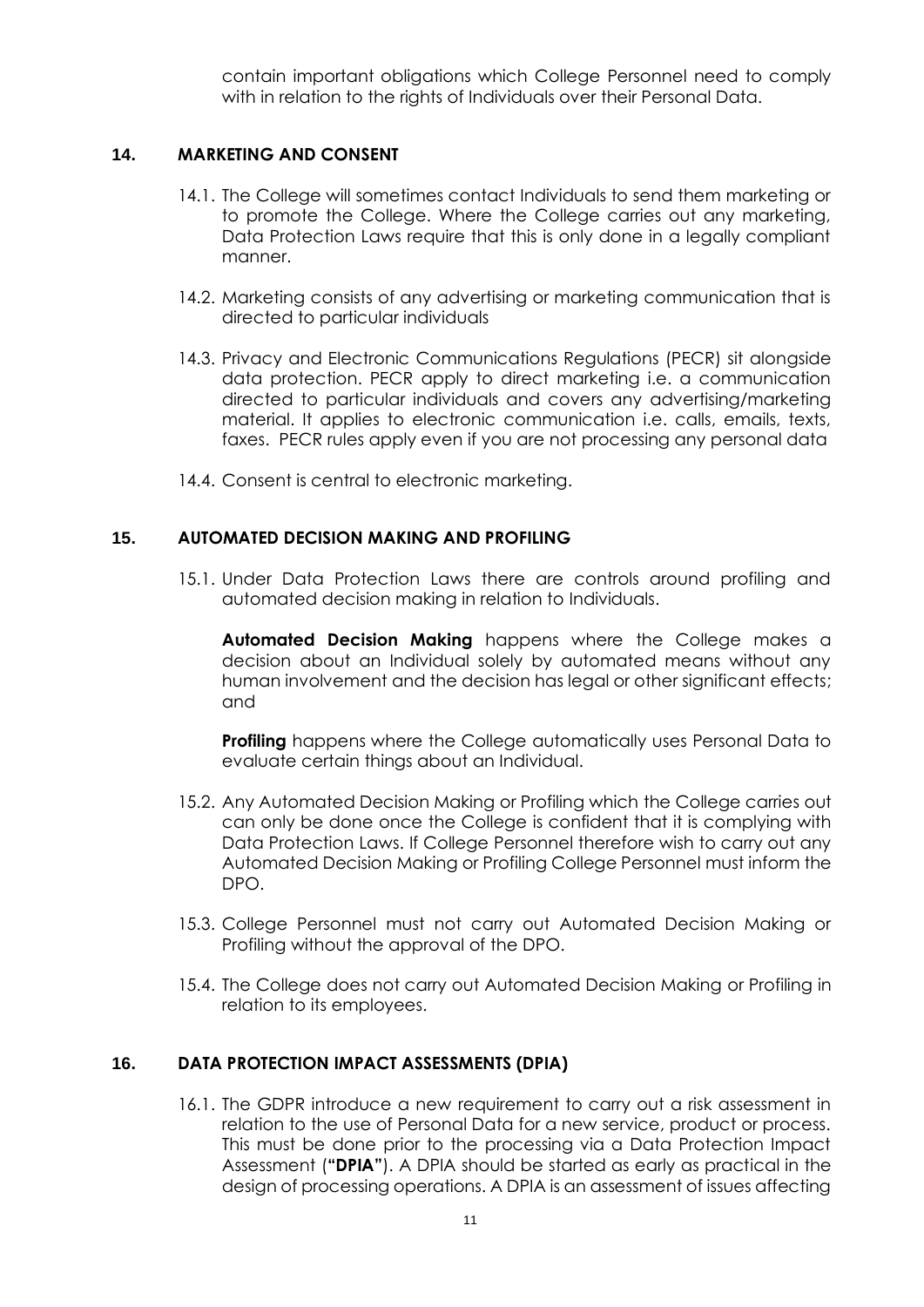Personal Data which need to be considered before a new product/service/process is rolled out. The process is designed to:

- 16.1.1. describe the collection and use of Personal Data;
- 16.1.2. assess its necessity and its proportionality in relation to the purposes;
- 16.1.3. assess the risks to the rights and freedoms of individuals; and
- 16.1.4. the measures to address the risks.
- 16.2. A DPIA must be completed where the use of Personal Data is likely to result in a high risk to the rights and freedoms of individuals. The procedure for making an assessment of issues affecting Personal Data which need to be considered before a new product/service/process is rolled out is shown at Appendix A.
- 16.3. Where a DPIA reveals risks which are not appropriately mitigated the ICO must be consulted.
- 16.4. Where the College is launching or proposing to adopt a new process, product or service which involves Personal Data, the College needs to consider whether it needs to carry out a DPIA as part of the project initiation process. The College needs to carry out a DPIA at an early stage in the process so that the College can identify and fix problems with its proposed new process, product or service at an early stage, reducing the associated costs and damage to reputation, which might otherwise occur.
- 16.5. Situations where the College may have to carry out a Data Protection Impact Assessment include the following (please note that this list is not exhaustive):
	- 16.5.1. large scale and systematic use of Personal Data for the purposes of Automated Decision Making or Profiling (see definitions above) where legal or similarly significant decisions are made;
	- 16.5.2. large scale use of Special Categories of Personal Data, or Personal Data relating to criminal convictions and offences e.g. the use of high volumes of health data; or
	- 16.5.3.systematic monitoring of public areas on a large scale e.g. CCTV cameras.
- 16.6. All DPIAs must be reviewed and approved by the DPO.

## <span id="page-11-0"></span>**17. TRANSFERRING PERSONAL DATA TO A COUNTRY OUTSIDE THE EEA**

17.1. Data Protection Laws impose strict controls on Personal Data being transferred outside the EEA. Transfer includes sending Personal Data outside the EEA but also includes storage of Personal Data or access to it outside the EEA. It needs to be thought about whenever the College appoints a supplier outside the EEA or the College appoints a supplier with group companies outside the EEA which may give access to the Personal Data to staff outside the EEA.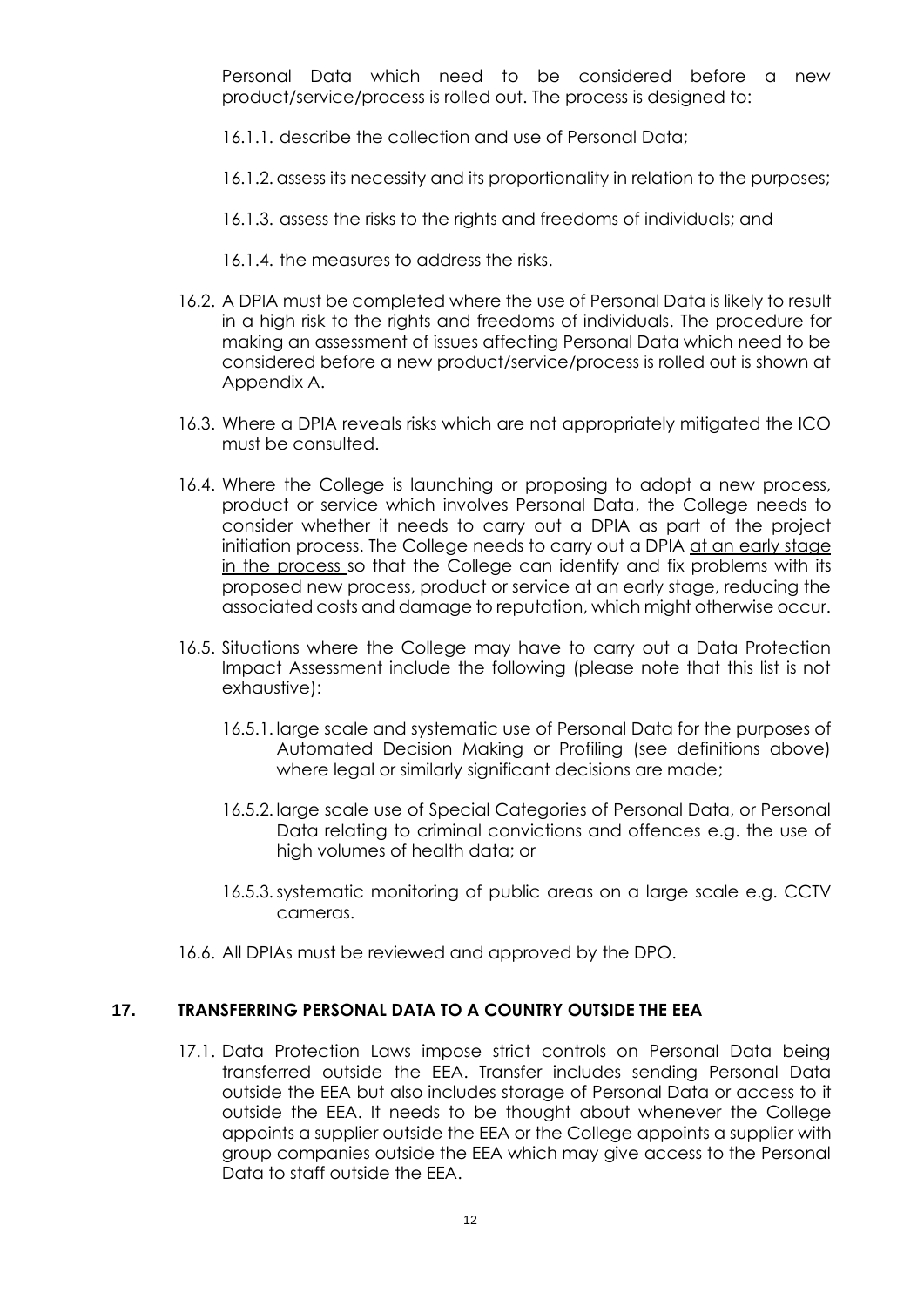- 17.2. So that the College can ensure it is compliant with Data Protection Laws College Personnel must not export Personal Data unless it has been approved by the DPO.
- 17.3. College Personnel must not export any Personal Data outside the EEA without the approval of the DPO.